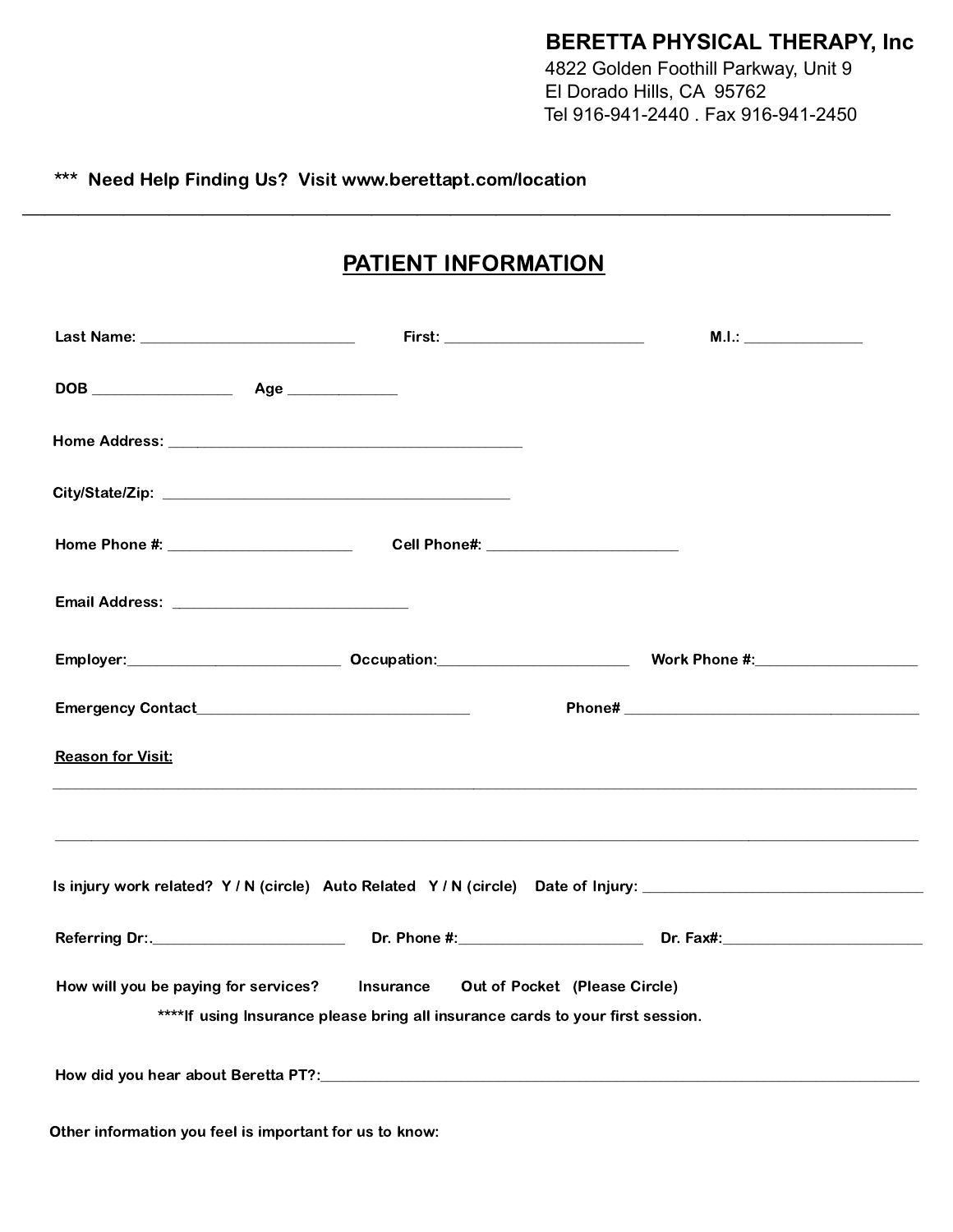## **PATIENT MEDICAL HISTORY**

Name\_\_\_\_\_\_\_\_\_\_\_\_\_\_\_\_\_\_\_\_\_\_\_\_\_\_\_\_\_\_\_\_\_\_When did injury occur?\_\_\_\_\_\_\_\_\_\_\_\_\_\_\_\_\_\_\_\_ Briefly Describe how the injury or accident occurred\_\_\_\_\_\_\_\_\_\_\_\_\_\_\_\_\_\_\_\_\_\_\_\_\_\_\_\_  $\_$  . The contribution of the contribution of the contribution of the contribution of the contribution of the contribution of the contribution of the contribution of the contribution of the contribution of the contributio \_\_\_\_\_\_\_\_\_\_\_\_\_\_\_\_\_\_\_\_\_\_\_\_\_\_\_\_\_\_\_\_\_\_\_\_\_\_\_\_\_\_\_\_\_\_\_\_\_\_\_\_\_\_\_\_\_\_\_\_\_\_\_\_\_\_\_\_\_\_\_\_\_\_\_\_\_\_\_\_\_\_\_\_\_\_\_\_ Are you currently taking any medications (prescription or non-prescription)? Yes No Please list all  $\_$  . The contribution of the contribution of the contribution of the contribution of the contribution of the contribution of the contribution of the contribution of the contribution of the contribution of the contributio Have you ever had any of the following services for this injury? Yes No When? Yes No When? General Practitioner **Emergency Room Emergency Room** Orthopedist \_\_\_\_ \_\_\_\_ \_\_\_\_\_\_\_\_ X-Ray \_\_\_\_ \_\_\_\_ \_\_\_\_\_\_\_\_ Neurologist \_\_\_\_ \_\_\_\_ \_\_\_\_\_\_\_\_ CT Scan \_\_\_\_ \_\_\_\_ \_\_\_\_\_\_\_\_ Physical Therapy \_\_\_\_ \_\_\_ \_\_\_ \_\_ \_\_\_ \_\_ \_\_\_ MRI Chiropractic Care \_\_\_\_ \_\_\_ \_\_\_ \_\_\_ \_\_ \_\_\_ \_\_ EMG Massage Therapy **Example 20** and the Massage Therapy **of the set of the set of the set of the set of the set of the set of the set of the set of the set of the set of the set of the set of the set of the set of the set of** Podiatrist Do you have a history of any of the following? \_\_\_\_\_\_\_\_\_\_\_\_\_\_\_\_\_\_\_\_\_\_\_\_\_\_\_\_\_\_\_\_\_\_\_\_\_\_\_\_\_\_\_\_\_ Yes No Details Yes No Details High Blood Pressure \_\_\_\_ \_\_\_\_ \_\_\_\_\_\_\_\_\_\_\_ Allergies \_\_\_\_ \_\_\_\_ \_\_\_\_\_\_\_\_\_\_\_

| Hiyii Diuuu Piessule          | <b>Allel yies</b>      |
|-------------------------------|------------------------|
| <b>Heart Problems</b>         | <b>Broken Bones</b>    |
| Lung Problems                 | <b>Headaches</b>       |
| Kidney Problems               | Weight Loss/Gain       |
| <b>Stomach Problems</b>       | Numbness Tingling      |
| <b>Bowel/Bladder Problems</b> | Vision Changes         |
| <b>Circulatory Problems</b>   | <b>Hearing Changes</b> |
| <b>Diabetes</b>               | Weakness               |
| Cancer                        | Depression             |
| <b>Multiple Sclerosis</b>     | Pain at Night          |
| Parkinson's Disease           | Hernia                 |
| <b>Blood Disorders</b>        | Pins/Metal Implants    |
| Stroke/Neurologic History     | Osteoporosis           |
| <b>Thyroid Problem</b>        | Osteopenia             |
| <b>Rheumatoid Arthritis</b>   | Drink Alcohol?         |
| Seizure Disorder              | Do you smoke?          |
| Head Injury                   | Could be pregnant?     |
|                               | Any Surgeries?         |
| Are you having difficulties:  |                        |

|                   | Yes | No |                                                                     |                                                                        |
|-------------------|-----|----|---------------------------------------------------------------------|------------------------------------------------------------------------|
| Dressing          |     |    | Any other information you feel is important?                        |                                                                        |
| Bathing           |     |    |                                                                     |                                                                        |
| Reaching overhead |     |    |                                                                     |                                                                        |
| Lifting           |     |    | What are you goals for physical therapy                             |                                                                        |
| Kneeling          |     |    |                                                                     |                                                                        |
| Squatting         |     |    | I hereby assign all medical benefits to Beretta Physical Therapy. I |                                                                        |
| Up/Dn Stairs      |     |    |                                                                     | understand that I am financially responsible for all charges. I hereby |
| Walking           |     |    |                                                                     | authorize release of all information necessary to secure payment. A    |
| Running           |     |    | photocopy shall be considered valid.                                |                                                                        |
| Sitting           |     |    |                                                                     |                                                                        |
| Standing          |     |    | <b>Patient Signature</b>                                            | <b>Date</b>                                                            |
| Other             |     |    |                                                                     |                                                                        |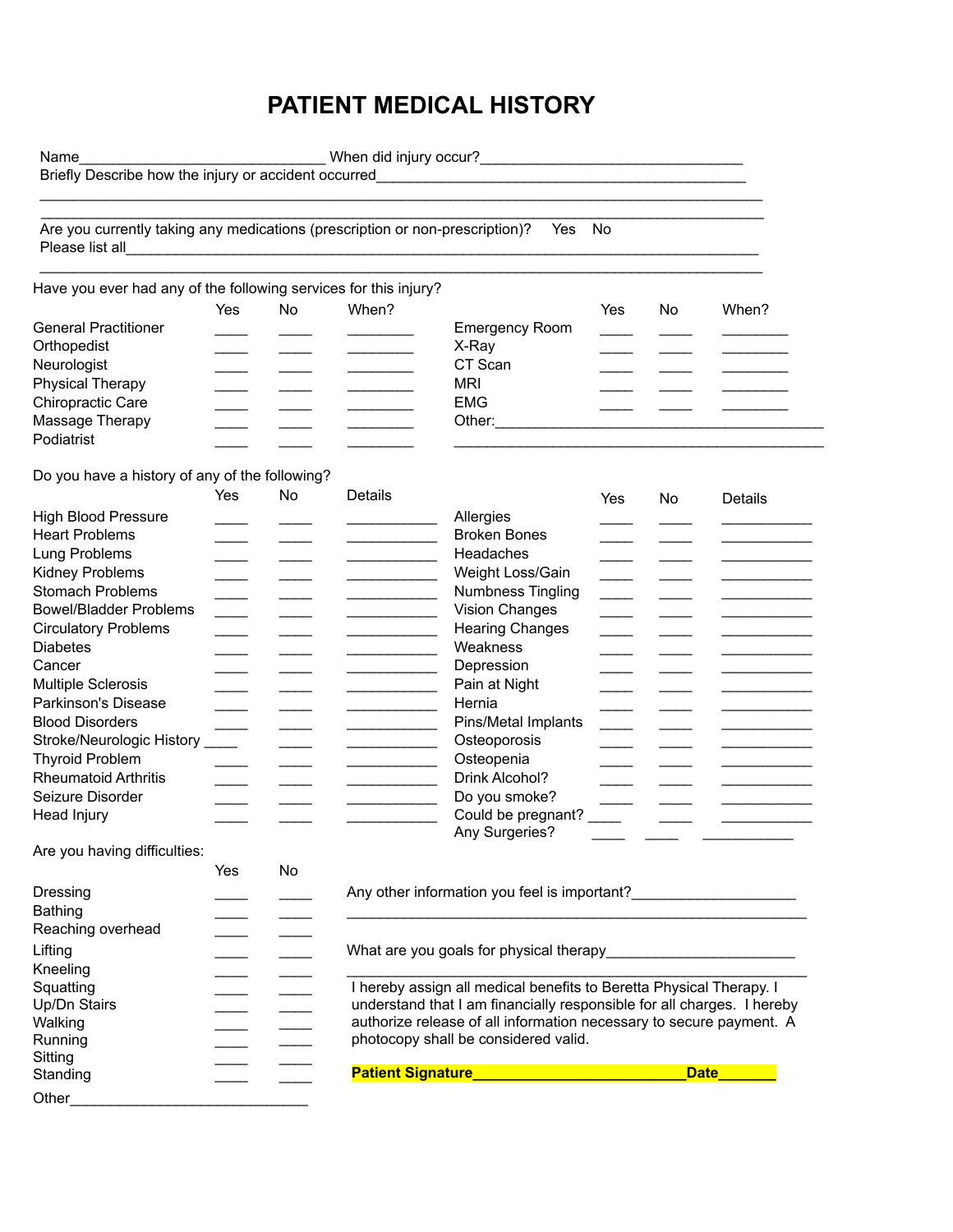# Pain and Symptom Status Report

Using the symbols below, please draw at the location on the body outlines, the type of pain you are experiencing

| Ache       | <b>Burning</b> | <b>Numbness</b> |
|------------|----------------|-----------------|
| <b>MMM</b> |                | 0000            |
| м          |                | 000             |

| <b>Fins and Needles</b> | <b>Stabbing</b> | Other       |
|-------------------------|-----------------|-------------|
| .                       | 111111          | <b>XXXX</b> |
| ,,,,,,,,,               | 1111            | <b>XXX</b>  |



**Chief Complaint and Visual Analog Scale** 

3rd Complaint: And Complaint: And Complaint: And Complaint: And Complaint: And Complaint: And And And And And

| No Pain 0 1 2 3 4 5 6 7 8 9 10                                           |  |  |  |  |  | Pain as bad as it |
|--------------------------------------------------------------------------|--|--|--|--|--|-------------------|
| Please circle on the scale below to indicate your AVERAGE level of pain: |  |  |  |  |  |                   |
| No Pain 0 1 2 3 4 5 6 7 8 9 10                                           |  |  |  |  |  | Pain as bad as it |
| Please circle on the scale below to indicate your WORST level of pain:   |  |  |  |  |  |                   |
| No Pain 0 1 2 3 4 5 6 7 8 9 10                                           |  |  |  |  |  | Pain as bad as it |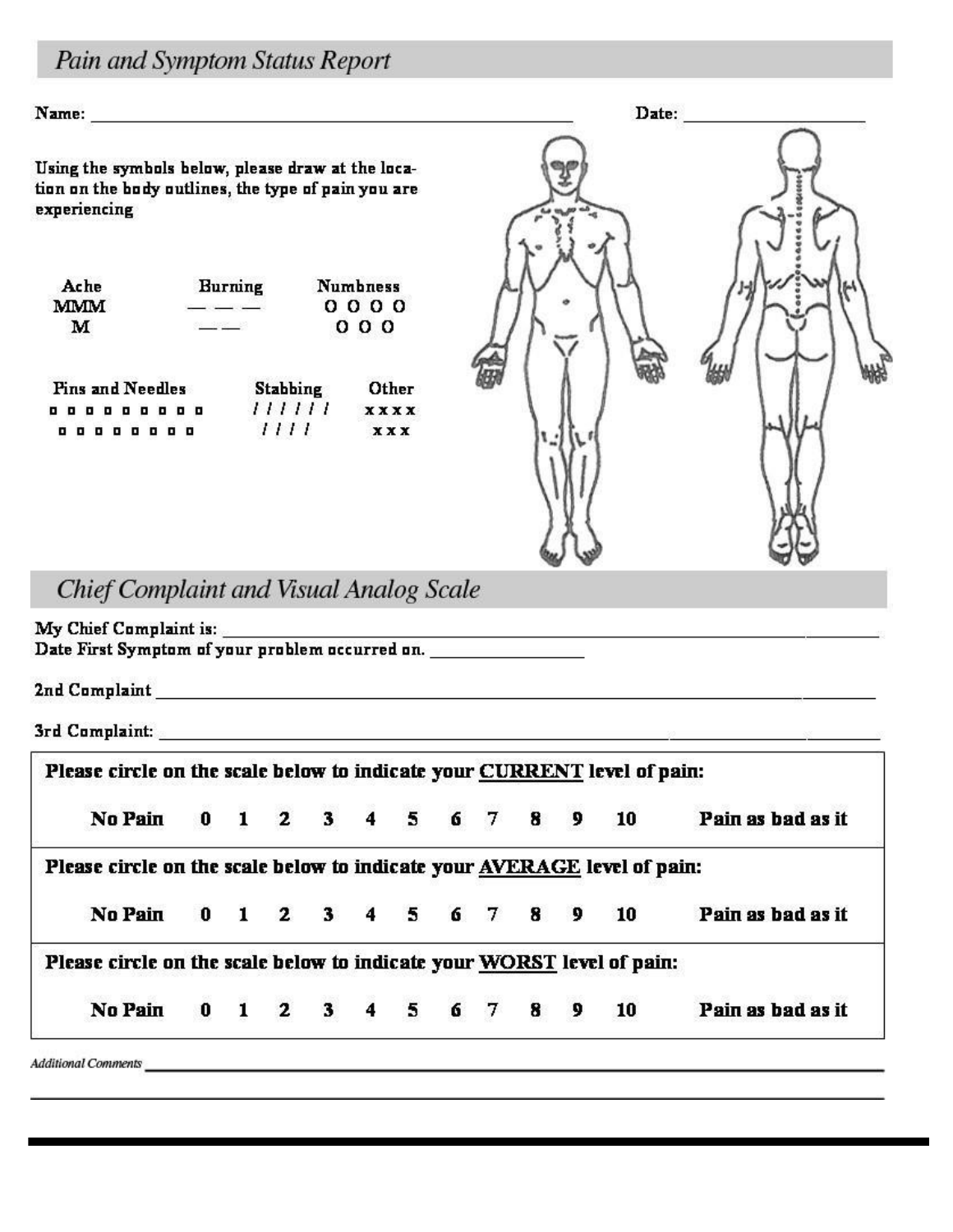

#### **Financial Policy and Patient Responsibility**

Beretta Physical Therapy is committed to providing our patients with the highest quality care. We thank you for taking the time to read and understand our policy. If you have any questions, please do not hesitate to discuss them with us.

#### **It is the patients responsibility:**

- To know their insurance policy. Patients should be aware of their benefit coverage including which healthcare providers are contracted with their plan, covered and non-covered benefits, authorization requirements, and cost share information such as deductibles, coinsurance, and co-payments. If you are not familiar with your plan coverage, we recommend you contact your carrier directly.
- To obtain a referral from their Primary Care Physician (PCP) and/or obtain authorization for treatment from their insurance carrier prior to receiving services. Any non-covered services are the financial responsibility of the patient.
- To pay their co-payment and/or deductible at the time of service.
- To pay any Medicare deductible and co-insurance amounts not covered by supplemental insurance.
- To promptly pay any patient responsibility indicated by their insurance carrier.
- To facilitate in Claims payment by contacting their insurance carrier when claims have not been paid.
- If med-pay applies (i.e. auto insurance or personal injury), it is their responsibility to know their limit, how much has been used and how much is available. Beretta Physical Therapy is unable to participate in any liens.

#### **It is Beretta Physical Therapy's responsibility:**

- To provide quality medical care.
- To file insurance claims as a courtesy to the patient. A 60 day period will be extended for pending insurance payment, after which the patient may be held responsible for the balance.

**Attendance Policy:** At Beretta PT, our patients spend an entire hour working one-on-one with a physical therapist (not an aide or an assistant). We find that this practice generally results in a decrease in the time needed to resolve your problem. Because of this, we ask that if you must cancel an appointment, call at least 24 hours in advance. **You will be charged \$45 if you fail to do so, \_\_\_\_\_\_ (patient initials).**

#### **Financial Policy Acknowledgement and Authorization to Evaluate and Treat**

As a courtesy to you the insured, Beretta Physical Therapy will verify insurance benefits and coverage. This verification is only an estimation of insurance benefits at the time of verification and in no way a promise on behalf of the insurance company to pay for any services rendered. The patient, or legal guardian, is liable for all charges not covered by insurance, whether or not such coverage agrees with the estimated amount. The patient, or legal guardian, is also responsible for charges if the insurance carrier denies the claim or deems that the treatment provided is not medically necessary. As stated above, if med-pay applies, it is your responsibility to know your limit, how much has been used and how much is available.

I have read and understand the above financial policy. I understand that, regardless of my insurance claim status or absence of insurance coverage, I am ultimately responsible for the balance on my account for any services rendered.

### **I hereby authorize Beretta Physical Therapy to evaluate and treat my condition(s).**

| Patient or Responsible Party Signature |  |
|----------------------------------------|--|

#### **Release of Medical Information and Assignment of Benefits:**

I authorize the release of medical information necessary for filing health insurance claims for me by Beretta Physical Therapy. I also authorize my insurance carrier(s) to make payment directly to Beretta Physical Therapy.

| Patient or Responsible Party Signature |  |
|----------------------------------------|--|